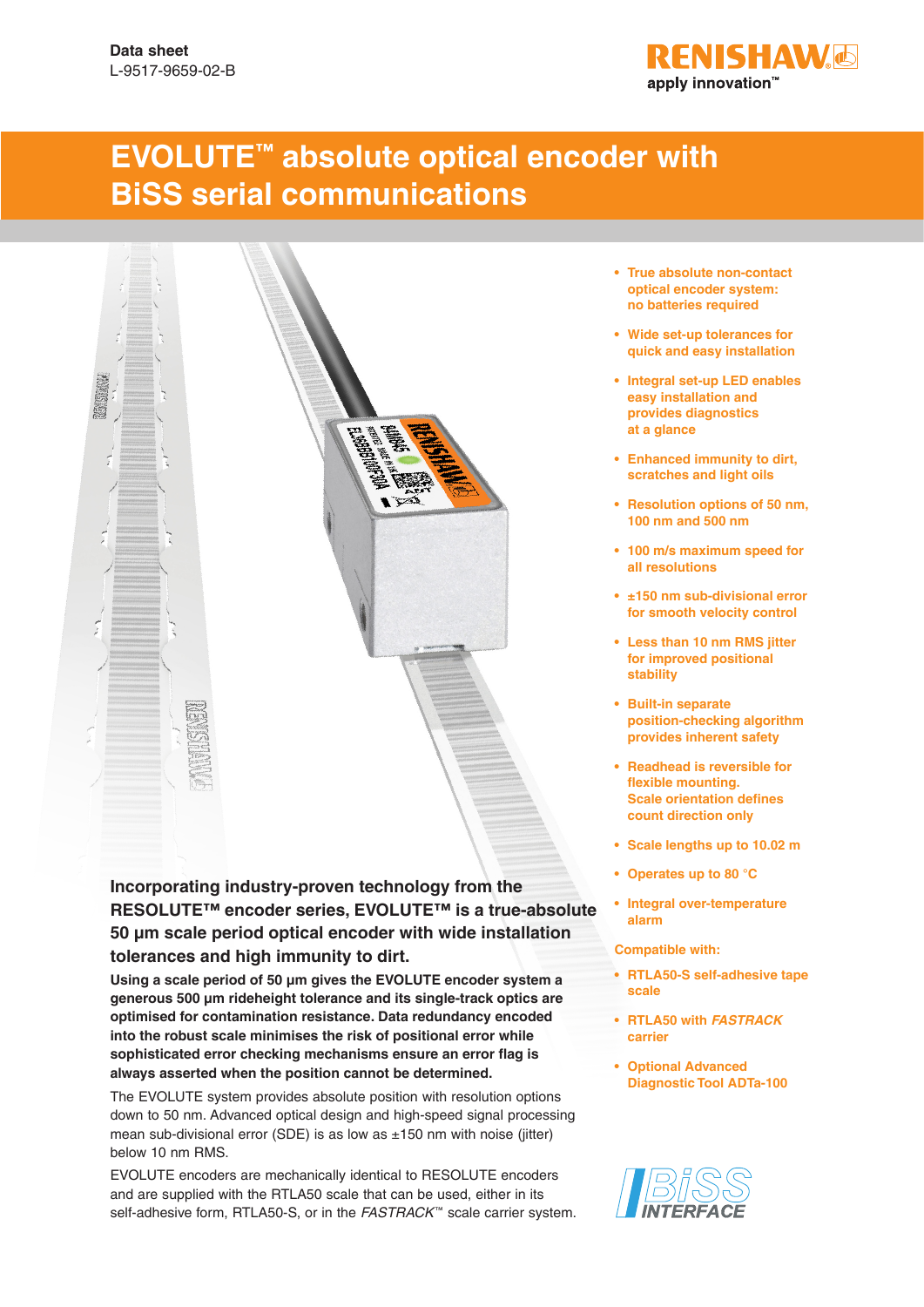

## **Resolutions and scale lengths**

The maximum scale length is determined by the readhead resolution and the number of position bits in the serial word. For EVOLUTE BiSS readheads with fine resolution and short word length, the maximum scale length will be limited accordingly. Conversely, coarser resolutions or longer word lengths enable the use of longer scale lengths.

**Contact your local Renishaw representative for details of other serial protocols.**

| <b>Resolution</b>                                  | $50 \; \text{nm}$ | $100 \; \text{nm}$ | 500 nm            |  |
|----------------------------------------------------|-------------------|--------------------|-------------------|--|
| Maximum scale length (L) with 36 bit position word | $10.02 \text{ m}$ | $10.02 \text{ m}$  | $10.02 \text{ m}$ |  |
| Maximum scale length (L) with 32 bit position word | $10.02 \text{ m}$ | $10.02 \; m$       | $10.02 \; m$      |  |
| Maximum scale length (L) with 26 bit position word | $3.35 \; m$       | 6.7 <sub>m</sub>   | $10.02 \; m$      |  |
| Maximum reading speed                              | $100 \text{ m/s}$ | 100 m/s            | $100 \text{ m/s}$ |  |

## **Scale specifications**

For more detailed scale information refer to the relevant scale data sheet.

| <b>Description</b>                                    | RTLA50-S        | Self-adhesive hardened stainless steel tape scale for high<br>performance motion control systems requiring easiest installation.<br>Lengths up to 10.02 m                   |
|-------------------------------------------------------|-----------------|-----------------------------------------------------------------------------------------------------------------------------------------------------------------------------|
|                                                       | RTLA50/FASTRACK | Carrier-mounted hardened stainless steel tape scale for high<br>performance motion control systems requiring easier and faster<br>scale installation and field replacement. |
|                                                       |                 | RTLA50 lengths up to 10.02 m                                                                                                                                                |
|                                                       |                 | FASTRACK lengths up to 25 m                                                                                                                                                 |
| <b>Accuracy</b> (at 20 $^{\circ}$ C)                  |                 | $±10 \mu m/m$                                                                                                                                                               |
| Coefficient of thermal expansion (at 20 $^{\circ}$ C) |                 | 10.1 $\pm$ 0.2 $\mu$ m/m/°C                                                                                                                                                 |
|                                                       |                 |                                                                                                                                                                             |

#### **General specifications**

| Power supply                         |               | 5 V ±10% 1.25 W maximum (250 mA @ 5V)                                                                                                                                                                                                                                               |
|--------------------------------------|---------------|-------------------------------------------------------------------------------------------------------------------------------------------------------------------------------------------------------------------------------------------------------------------------------------|
|                                      |               | <b>NOTE:</b> Current consumption figures refer to terminated EVOLUTE<br>systems. EVOLUTE encoder systems must be powered from a<br>5 Vdc supply complying with the requirements for SELV of standard<br>IEC 60950-1                                                                 |
|                                      | Ripple        | 200 mVpp maximum @ frequency up to 500 kHz                                                                                                                                                                                                                                          |
| <b>Temperature</b>                   |               | Storage $-20$ °C to +80 °C                                                                                                                                                                                                                                                          |
|                                      | Operating     | 0 °C to +80 °C                                                                                                                                                                                                                                                                      |
| <b>Humidity</b>                      |               | 95% relative humidity (non-condensing) to IEC 60068-2-78                                                                                                                                                                                                                            |
| <b>Sealing</b>                       |               | <b>IP64</b>                                                                                                                                                                                                                                                                         |
| <b>Acceleration</b> (readhead)       | Operating     | 500 m/s <sup>2</sup> , 3 axes                                                                                                                                                                                                                                                       |
| <b>Shock</b> (readhead)              | Non-operating | 1000 m/s <sup>2</sup> , 6 ms, $\frac{1}{2}$ sine, 3 axes                                                                                                                                                                                                                            |
| <b>Maximum acceleration</b>          |               | 2000 $m/s^2$                                                                                                                                                                                                                                                                        |
| of scale with respect to<br>readhead |               | <b>NOTE:</b> This is the worst case figure that is correct for the slowest<br>communications clock rates. For faster clock rates, the maximum<br>acceleration of scale with respect to the readhead can be higher.<br>For more details, contact your local Renishaw representative. |
| <b>Vibration</b>                     | Operating     | 300 m/s <sup>2</sup> , 55 Hz to 2000 Hz, 3 axes                                                                                                                                                                                                                                     |
| <b>Mass</b>                          | Readhead      | 18 <sub>g</sub>                                                                                                                                                                                                                                                                     |
|                                      | Cable         | $32$ g/m                                                                                                                                                                                                                                                                            |
| <b>Readhead cable</b>                |               | 7 core, tinned and annealed copper, 28 AWG<br>Single-shielded, outside diameter $4.7 \pm 0.2$ mm<br>Flex life $>40 \times 10^6$ cycles at 20 mm bend radius                                                                                                                         |
|                                      |               | UL recognised component W                                                                                                                                                                                                                                                           |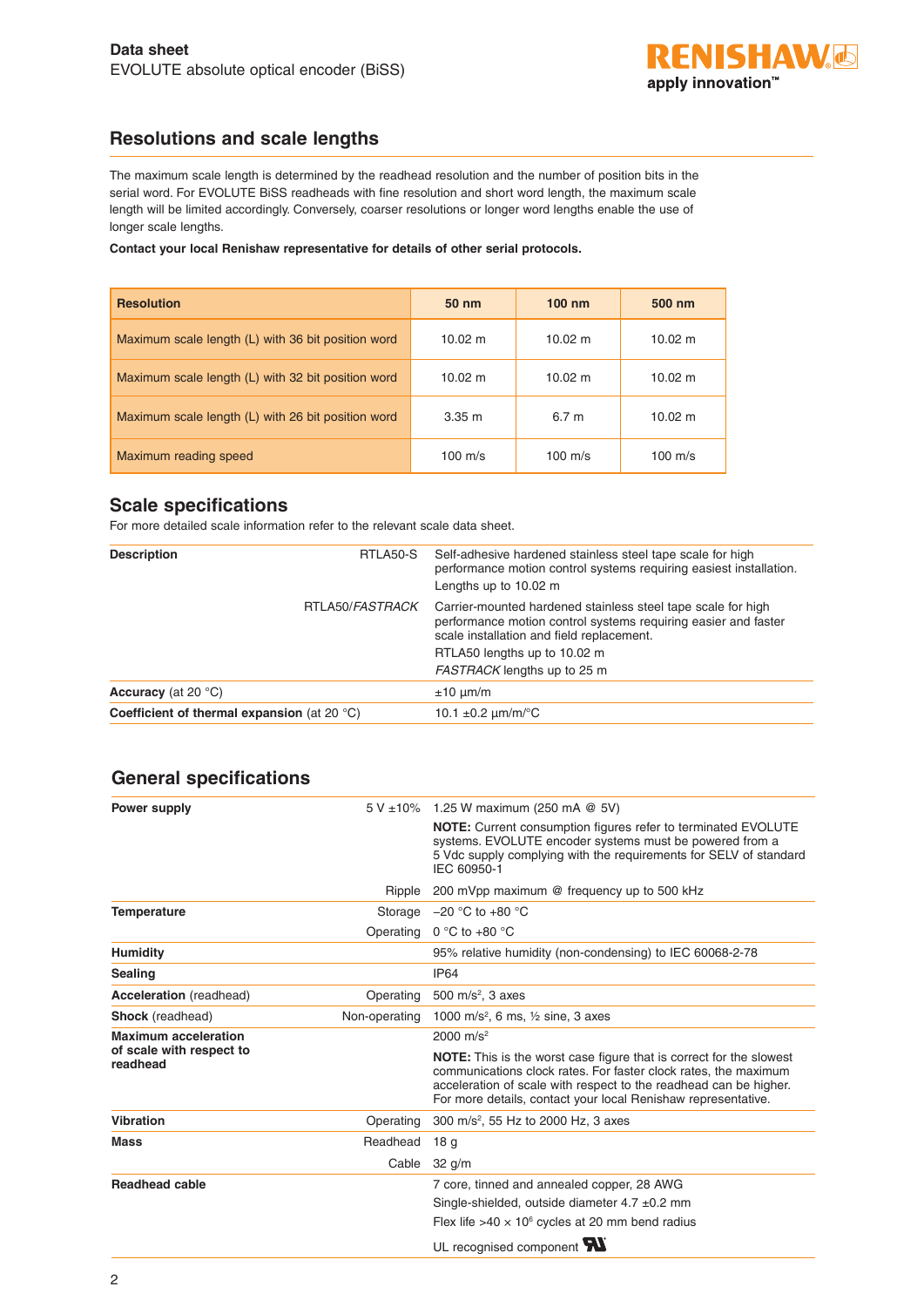

#### **Optional Advanced Diagnostic Tool ADTa-100**



The EVOLUTE encoder system is compatible with the Advanced Diagnostic Tool ADTa‑100\* and ADT View software, which acquire detailed real-time data from the readhead to allow easy set-up, optimisation and in-field fault finding. The intuitive software interface provides:

- $\blacktriangleright$  Digital readout of encoder position and signal strength
- $\blacktriangleright$  Graph of signal strength over the entire axis travel
- $\blacktriangleright$  Ability to set a new zero position for the encoder system
- $\blacktriangleright$  System configuration information

\*ADTa-100 compatible readheads are marked with the symbol  $ADT$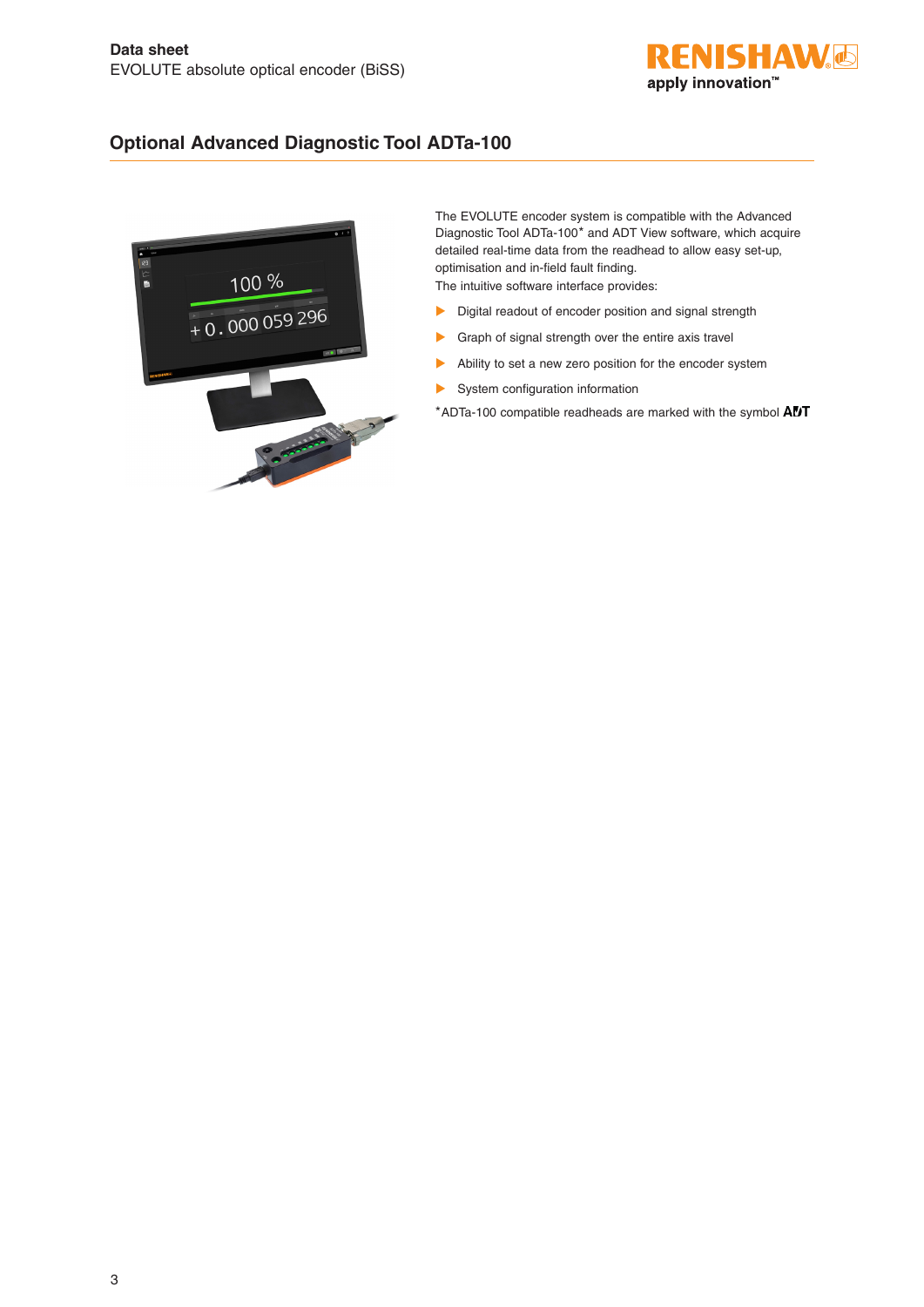

## **EVOLUTE installation drawing (RTLA50 and** *FASTRACK***)**

For further details, including side-exit version, refer to EVOLUTE RTLA50/*FASTRACK* installation guide (M-96183-9040)

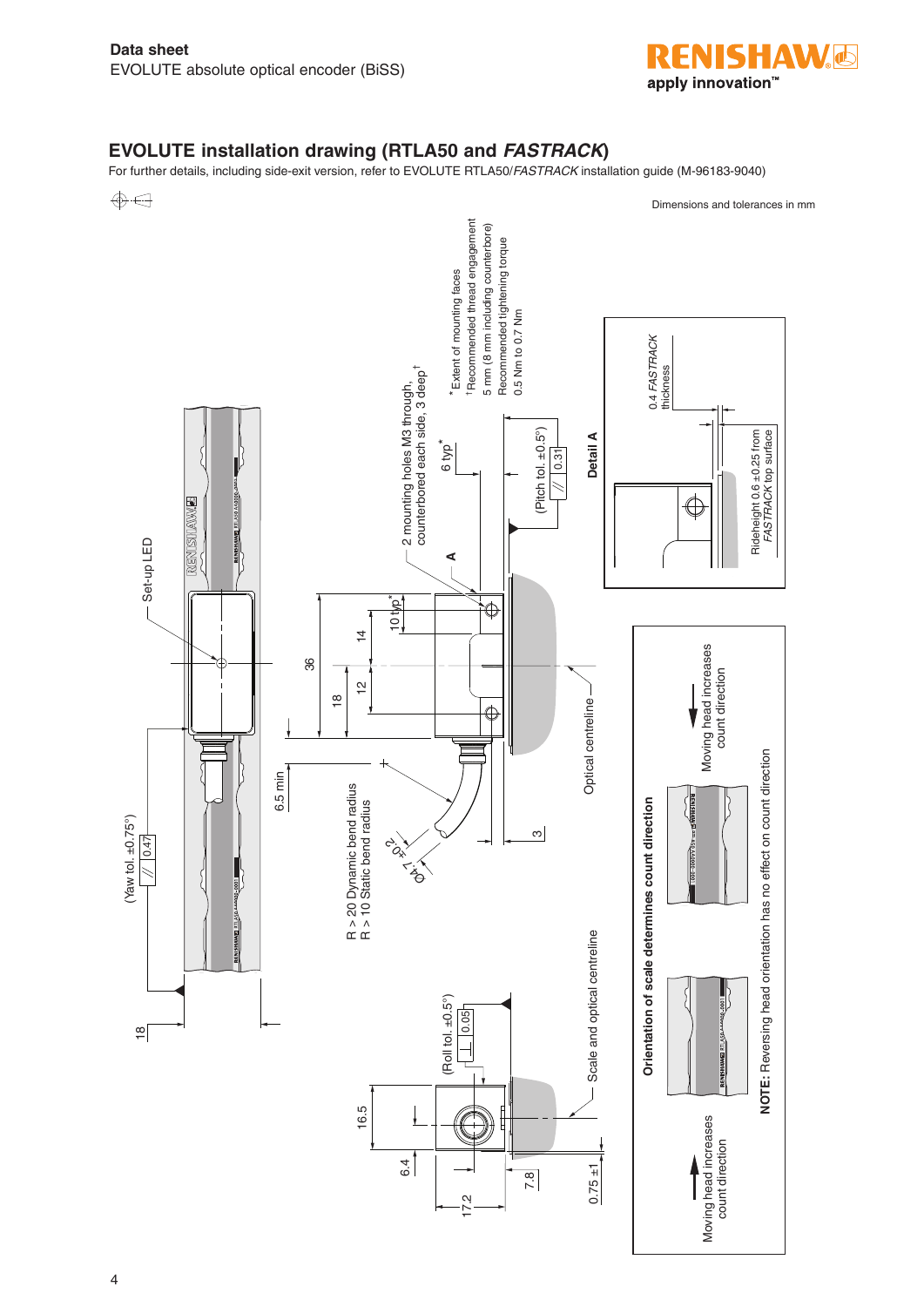

#### **EVOLUTE installation drawing (RTLA50-S)**

For further details, including side-exit version, refer to EVOLUTE RTLA50-S installation guide (M-6183-9046)